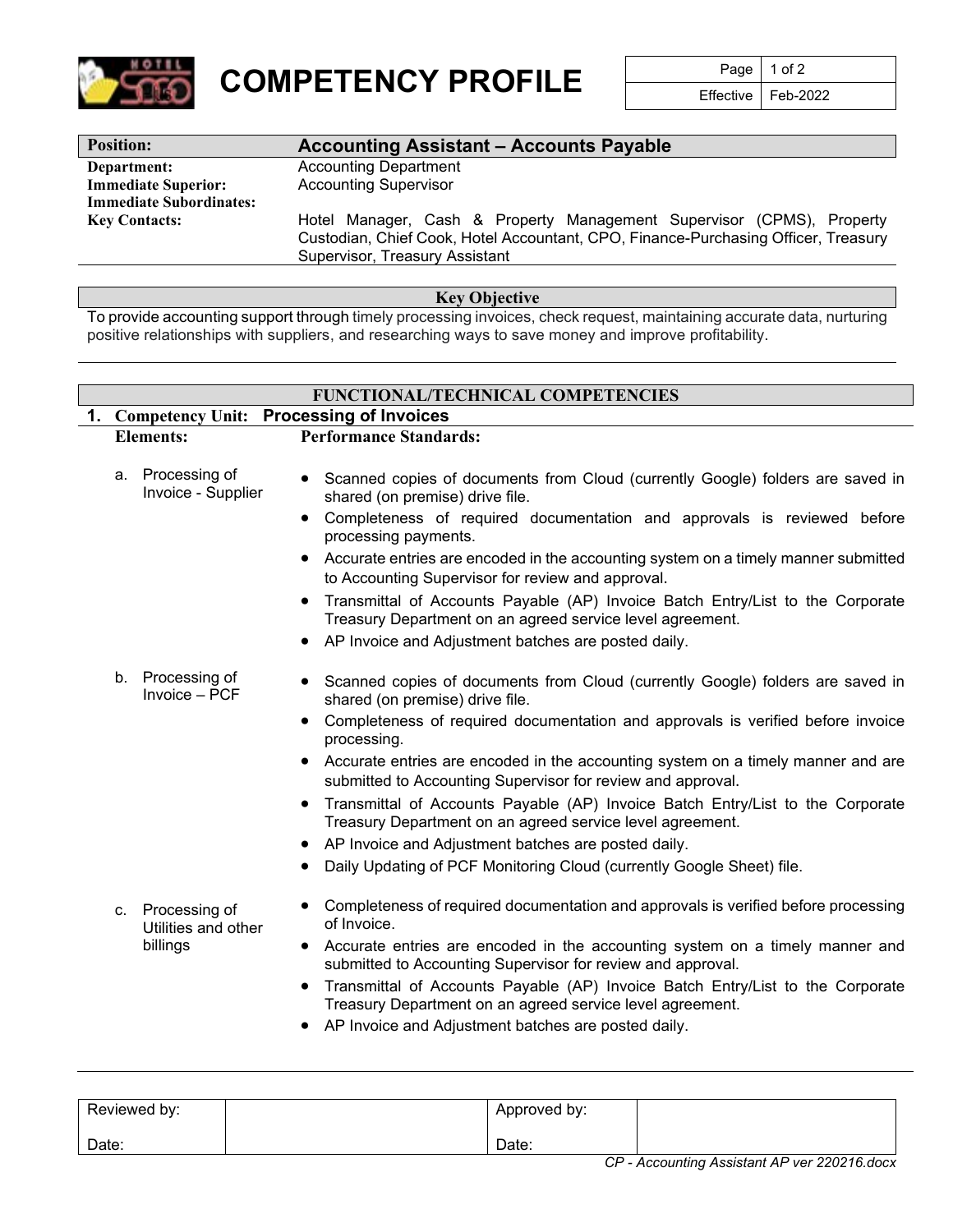

**COMPETENCY PROFILE** Page 2 of 2

Feb-2022

### **FUNCTIONAL/TECHNICAL COMPETENCIES**

### **2. Competency Unit: Handling Other Administrative Tasks Elements: Performance Standards:**

### a. Preparing Monthly Invoice . • Prepare AP Invoice Batch Entry / List for Statutory requirements, rentals, Payroll, contractor, inter branch billings, HMIP, SHC, Retirement, Corporate, Management, Directors, and Interest Fee.

b. Conducting Monthly Inventory • Monthly inventory of branch stocks such as housekeeping, pest control, office, repairs and maintenance, food & beverages and other kitchen supplies are conducted once every end of the month.

### **3. Competency Unit: Preparing Branch Accounts Payable Reports**

### **Elements: Performance Standards:**

- a. Reports Generation of AP Ageing Reports per month
	- Generation of Total Qty and Amount of Purchase per Hotel Items

|                                      | 4. Competency Unit: Maintaining Client Relations                                                                                                   |  |
|--------------------------------------|----------------------------------------------------------------------------------------------------------------------------------------------------|--|
| Elements:                            | <b>Performance Standards:</b>                                                                                                                      |  |
| a. Interacting with<br>Client        | Client queries are answered accurately or as needed, referred to concerned<br>$\bullet$<br>personnel.                                              |  |
|                                      | Personal grooming is maintained throughout the shift according to established<br>$\bullet$<br>standards for the position.                          |  |
| Handling client's<br>b.<br>complaint | Complaints are addressed immediately according to set protocols.<br>As needed, complaints are referred to immediate superior or concerned parties. |  |

# **Working Conditions**

- Office based and Work from home schedule.
- Office Hours M-Th 8:00am to 6:30am, F 8:00am to 7:00pm
- Conduct periodic visit to assigned branches.

### **Minimum Job Specifications**

- BS in Accountancy / Accounting Graduate.
- At least 6 months to 1 year experience in using MS Excel

| Reviewed by: |       | Approved by: |   |          |
|--------------|-------|--------------|---|----------|
| Date:        | Date: | $-$          | . | $\cdots$ |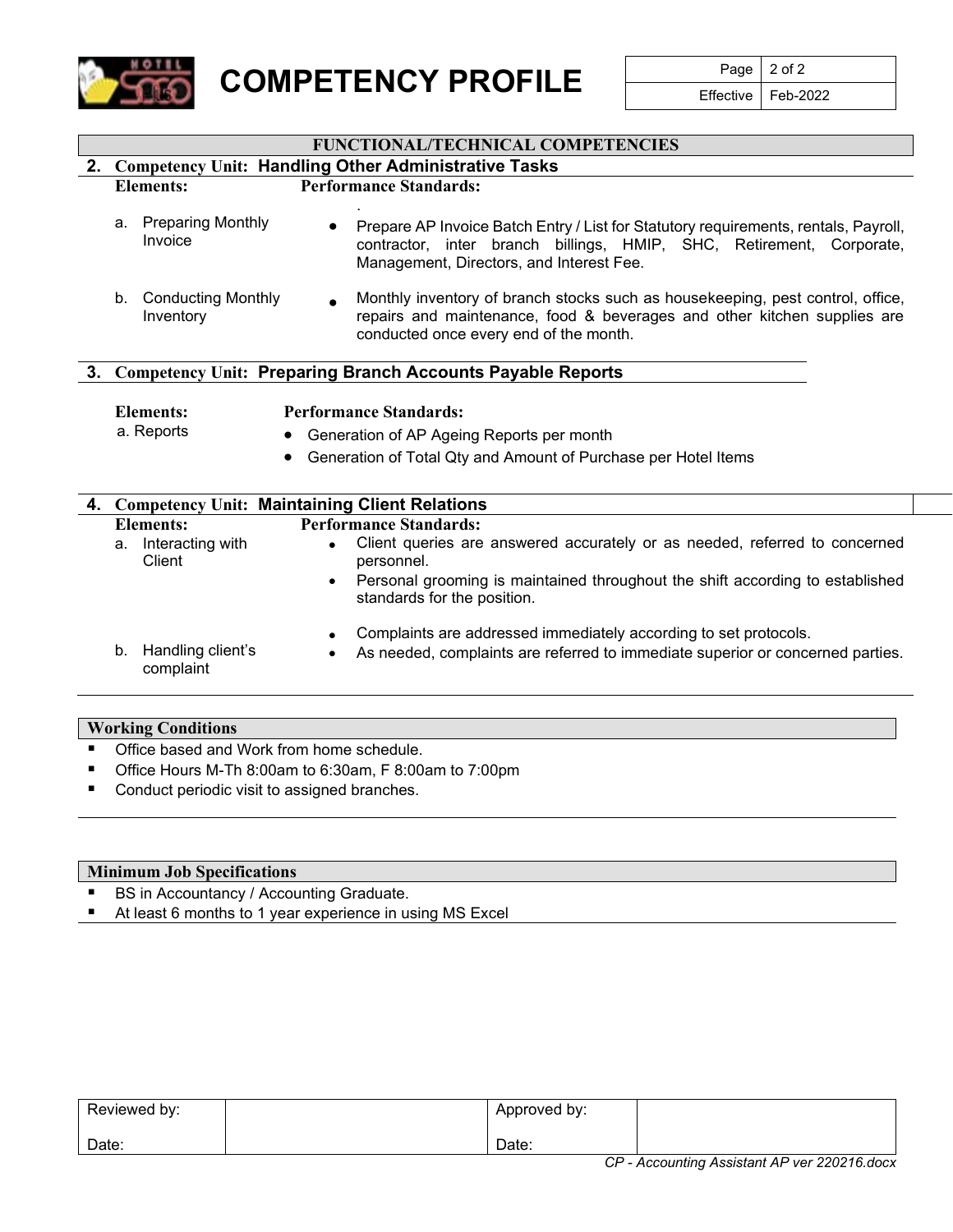

**COMPETENCY PROFILE** Page 1 of 2<br>Effective Feb-2022

Effective

## **Position: Accounting Assistant – Accounts Receivable**

**Department:** Accounting Department **Immediate Superior:** Accounting Supervisor **Immediate Subordinates:**

**Key Contacts:** Cash & Property Management Supervisor (CPMS), Cashier, Hotel Accountant (HA), Credit and Collection Supervisor, Treasury Supervisor and Treasury Assistant

### **Key Objective**

To provide accounting support through Revenue Audit of sales transactions, encoding of advances to suppliers and advances to employees and officers, proper posting and maintenance of City Ledger Accounts, Credit Cards, Debit Cards and other online-payment platforms, review, monitoring and control of Account Receivable Ageing and balances.

### **FUNCTIONAL/TECHNICAL COMPETENCIES 1. Competency Unit: Recording Branch Sales**

a. Verifying Revenue and Accounts Receivable **Documents** 

### **Elements: Performance Standards:**

- Cashier's report and necessary documents obtained from CPMS are crosschecked for completeness and accuracy.
- Revenue, Cash Collection and Menu Consumption Report are downloaded from the Hotel Management System.
- Discounts and Free Room/Meals are checked, to verify if there are proper approvals from Hotel Supervisor or Manager.
- Discrepancies are noted and reported to concerned person/department for resolution within designated timelines
- Monitoring of Daily Cash Sales Deposit based on bank deposit slip attached to the cashier's report or thru bank statement.
- Ensuring record completeness of Credit/Debit card, OTA's, Government and City Ledger Accounts (private company) transactions.
- b. Encoding Revenue **Transactions** ■ Sales from rooms, food and beverage, and discounts are encoded into an excel file to generate Sales (Football) Report and Cashiers' Shortages/Overages Report.
	- Sales entries will be posted in the Accounting Software under Accounts Receivable Module
	- Cashier's Shortages/Overages Report is given to CPMS every Monday and after the month-end reports, securing RFE's and reconciling of doubtful transactions.
	- Inter-branch Sales Billings are properly booked and billed accordingly

| Reviewed by: | Approved by: |                                            |
|--------------|--------------|--------------------------------------------|
| Date:        | Date:        |                                            |
|              |              | CD Accounting Assistant AD ver 220216 does |